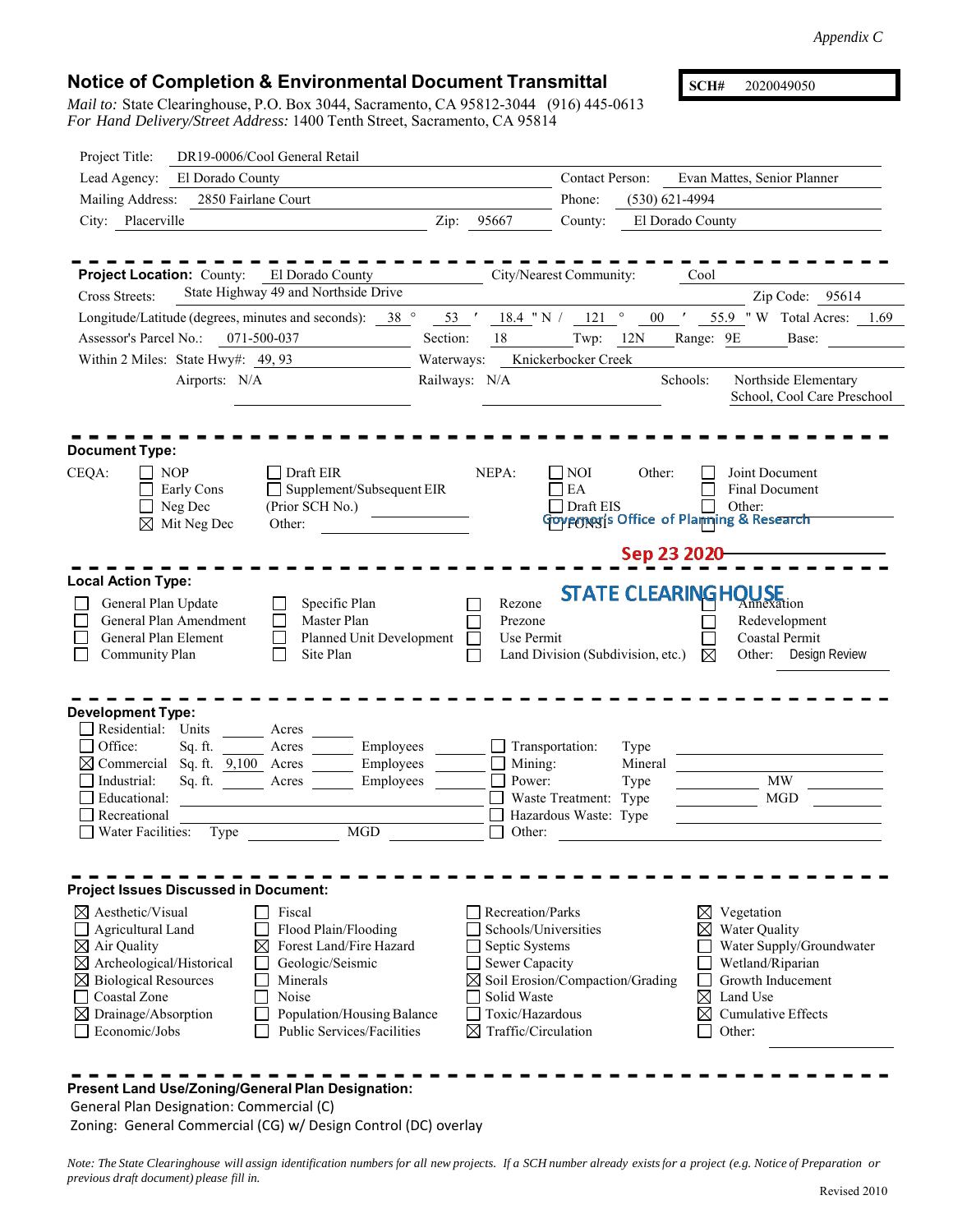## **Project Description:** *(please use a separate page if necessary)*

The project applicant proposes to construct a 9,100 sq. ft. commercial retail building (Dollar General) on a 1.69-acre site. The singlestory building would have a maximum height of 33 feet. The building would be located in the southerly half of the project site, facing the intersection of Highway 49 and Northside Drive. The project would include parking for 31 vehicles, a refuse enclosure for solid waste, landscaping, an on-site septic system, and on-site stormwater treatment.

------------------------

Dollar General hours of operation are Monday thru Sunday 8am to 10pm. Typically, there would be 3 employees during a normal shift and 4‐5 customers at a time during peak hours.

Project landscaping would include tree plantings in the parking lot, and a variety of shrubs and ground cover around the parking lot and building. The two mature oak trees at the northwest corner of the property would be preserved, and the area around them left in a natural state. The eastern end of the property would also be left as natural open space and would also be used for stormwater detention.

A monument sign would be located at the northwest corner of the project, near the corner of State Route 49 and Northside Drive. The sign would be approximately 50 s.f., approximately 4 feet above ground surface (at the lowest ground elevation). The design is a wood framed sign, with channelized internally illuminated letters on a wood grain background.

Project lighting includes at least one parking lot fixture and building mounted lighting ("gooseneck" or similar downward lighting fixtures).

Access to the project site is proposed via a single, 40‐foot wide driveway on Northside Drive. The project's Northside Drive frontage is currently unimproved, and other than the driveway access improvements, development of the project would not include additional improvements along the Northside Drive frontage.

In terms of onsite circulation, regular truck deliveries would consist of 1‐2 full size trucks visiting the store each week. The project proponents anticipate that smaller single unit trucks may visit the site each day. The project would result in trucks turning into the site and turning first right into the parking aisle that runs parallel to Northside Drive. From that point the truck would back into the aisle towards the store's rear door. After completing the delivery, the trucks would proceed to Northside Drive. This is a common Dollar General Store configuration, and the parking layout is wide enough to accommodate these movements.

The project would include a Class 2 bike lane on the east side of SR 49 adjacent to the property frontage. This improvement would either be constructed by the applicant or subject to an in‐lieu fee.